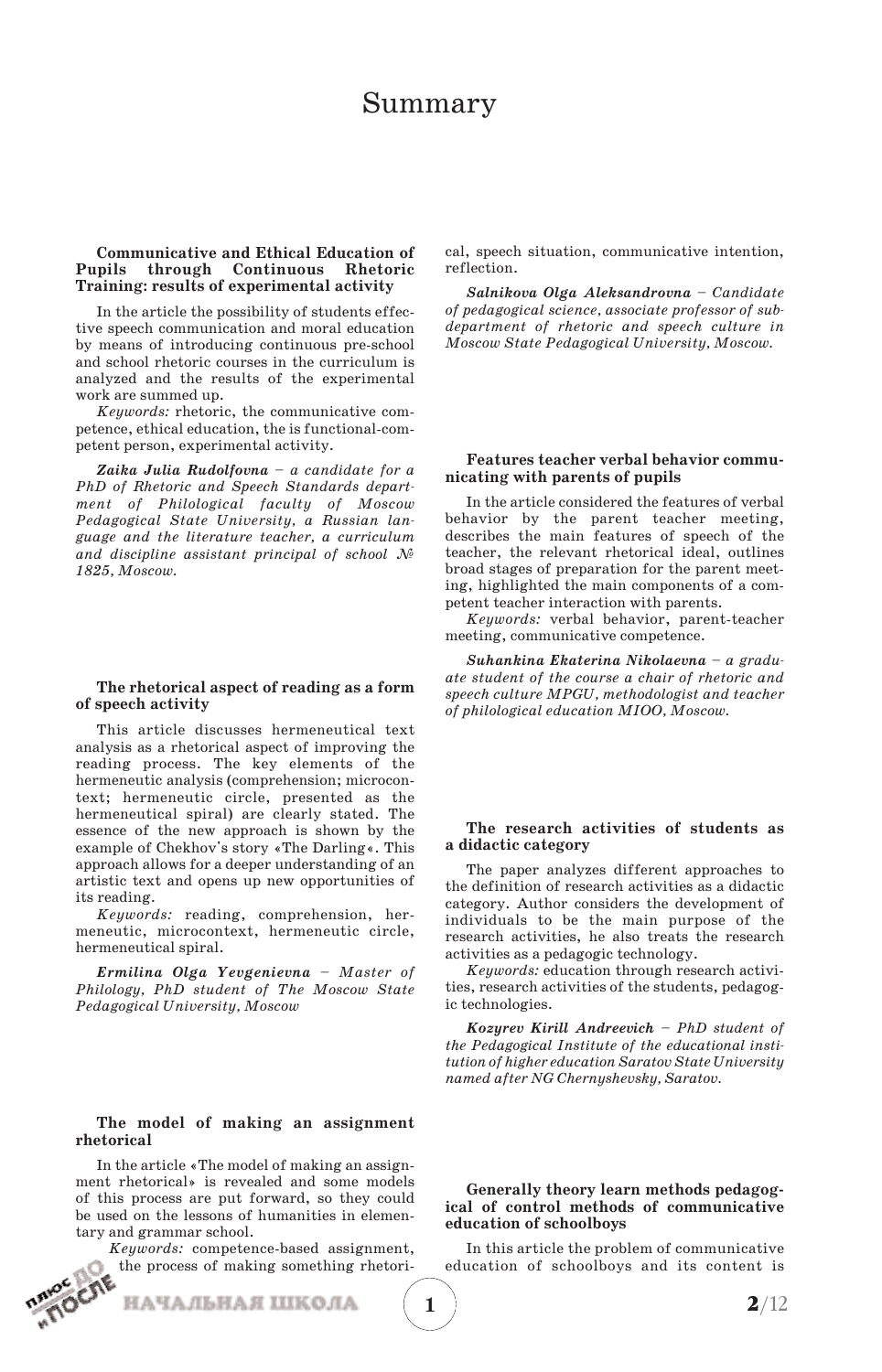analyzed: generally theory learn methods pedagogical of control methods of communica tive education of schoolboys which must be taken into consideration when conception model of pedagogical control of the process is drafted.

*Keywords:* general theory learn methods of communicative education.

*Nikitina Elena Yurievna – Doctor of Pedagogics, Professor department russian language and literature and procedure tea ching russian language and literature Chelyabinsk State Pedagogical University, Chelyabinsk.*

*Mishanova Oksana Gennadievna – Candidate of Pedagogics, Assistant Professor department russian language and literature and procedure teaching russian language and literature Chelyabinsk State Pedagogical University, Chelyabinsk.*

# **Modeling of speech situations by forming of primary school student's speech culture**

This article is devoted to peculiarities of mod eling of speech situations to form speech culture of primary school students. The theory issues and different practical training (culturological texts, children's works and speech situations examples) is being showed in the article. Special attention is paid on creative imagination of students. This article is intended for primary school teachers, Russian language teachers and for those who is engaged in students speech developing.

*Keywords:* The works of folk art, the speech training, speech culture, creative imagination, straw doll, speech contact.

*Stupina Elena Alexandrovna – postgraduate, psychologist, The Central Town Secondary School, Rodniki, Ivanovo region.*

#### **Development of analytical skills of ele mentary school students studying syntax**

The article deals with the problem of the development of students' analytical skills in ele mentary school by means of syntactic analysis. Its novelty is in ensuring students' full under standing of grammar. Monitoring discloses the shortage of consistence in teaching Russian in 5 and 4 grades.

*Keywords:* analytical skills, syntactical con cepts, intellectual activity, explanatory gram mar, monitoring, simple and compound sen tences.

*Celikova Maria Petrovna – Candidate of Pedagogy, associate professor at Shuya State Pedagogical University, Shuya.*

#### **Features of forming communicative com ponent of universal traininq skills at younger students**

The article is a description features of forming communicative component of universal train inq skills at younger students. Proceedings article, its conclusions are based on the basis of experiment conducted in urban schools of the Republic of Dagestan, and the result of experimental and educational activities of the author's article on the testing standards of the second gen eration (based on primary school).

*Keywords:* communicative universal training skills, communicative competence, bilingualism, bilingual students.

*Arefyeva Oksana Mikhajlovna – аpplicant of the Chair of qeneral pedaqoqics, Daqestan State University, Makhachkala.*

### **Continuity in the development of commu nicative skills of senior preschool children and junior schoolchildren**

The article raises the problem of continuity in the development of the communicative skills of children of preschool and younger school age. The approach to collating data skills with posi tions of major neoplasms of the children of dif ferent ages.

*Keywords:* сommunicative activity, communi cation skills, types of communication universal educational action.

*Blokhina Ekaterina Aleksandrovna – post graduate student of the chair of primary and pre primary education The academy of improvement of qualification, Moscow.* 

НАЧАЛЬНАЯ ШКОЛА



# **Designing with LEGO as a means of gifts development in early childhood**

In this article the author considers the prob lem of pre-school children' gifts development by means of constructing with LEGO sets. The author defines possibilities on solving problems in educative sphere of perception through arrangement of interaction while designing with LEGO construction kits.

*Keywords:* giftedness/talent, creativity, self actualization, perception, LEGO design.

*Yemelyanova Irina Yevgenievna – Candidate of Pedagogy, senior lecturer at Pedagogy and Psyhology of Childhood of Chelyabinsk state Pedagogical University, Chelyabinsk.*